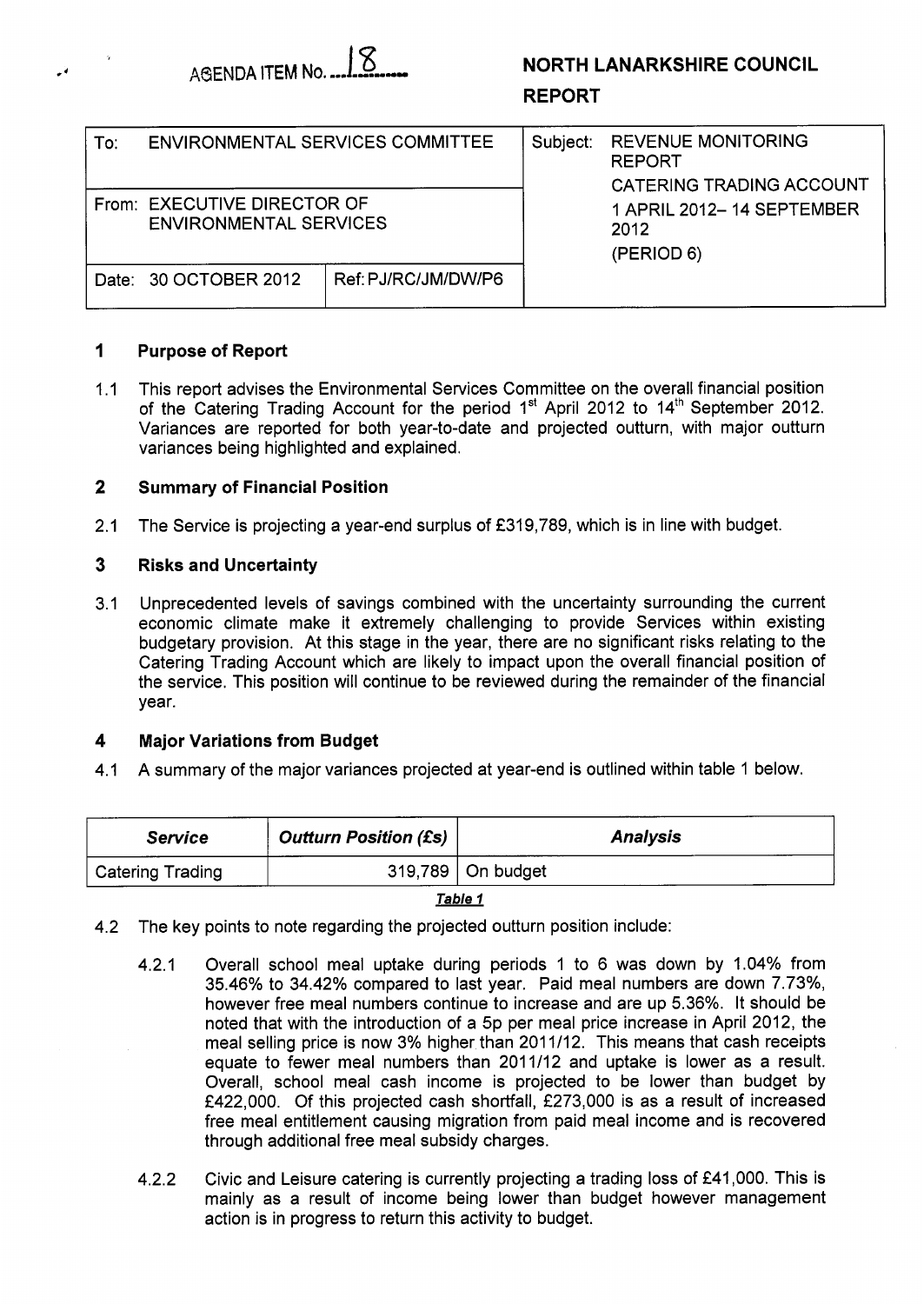- 4.2.3 For the 2012/13 budget, provision was made for food inflation. National statistics show an annual rise of 2.2% on food groups as at August 2012. However, expenditure on food ingredients is lower than budget by f221,000, in line with projected income being lower than budgeted for.
- 4.3 Management identified the following efficiencies and savings *to* ensure the service remains in a balanced budget position:
	- 4.3.1 The Catering Trading Activity budget incorporates a staff turnover requirement of €254,000, equivalent to 13.55 FTE. There are currently 20.20 FTE vacancies within the service, which can be considered management action, as stricter controls have been put on vacancies across the service. The gross annual saving associated with these vacancies is f289,OOO. The actual projected employee underspend, in line with service delivery requirements, is f258,OOO.

#### **5 Management Actions**

**I,'** 

- 5.1 Management are continuing to monitor vacancy levels and assess the necessity for new appointments. Sickness absence levels are also being monitored in accordance with the Council's policy.
- 5.2 Management action is also being taken to ensure spend remains within budget, through maximising income and minimising non essential expenditure.

#### **6 Financial Concurrence**

6.1 Prepared in accordance with the Scheme of Financial Delegation, the financial information contained within this report has been agreed with the Head of Financial Services.

#### **7 Recommendations**

7.1 It is recommended that the contents of this report be noted.

PAUL JUKE!

# **EXECUTIVE DIRECTOR OF ENVIRONMENTAL SERVICES**

Local Government Access to Information Act: for further information about this report, please contact Robert Colquhoun, Business Service Manager, Finance & Technology Solutions 01236 632444.